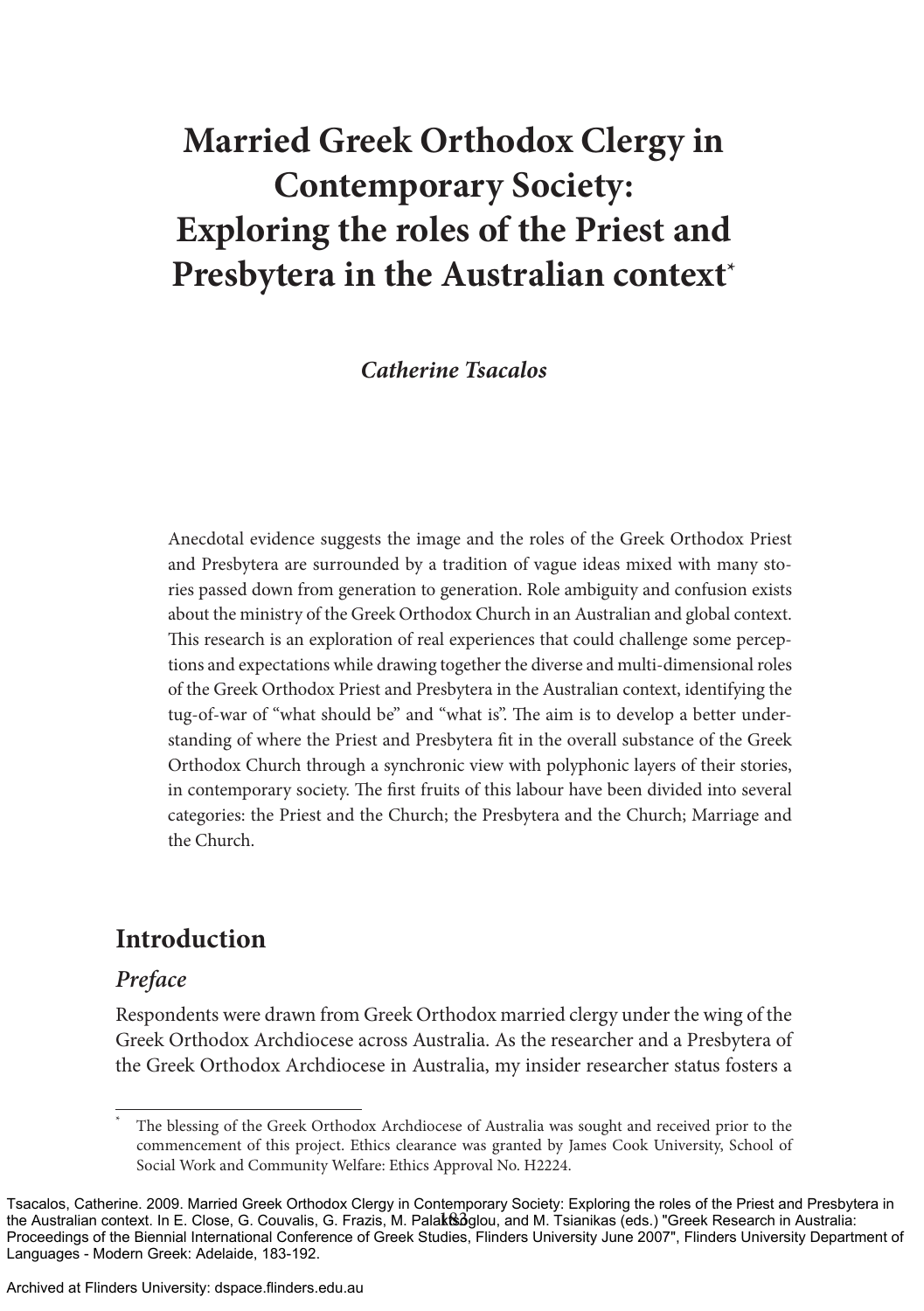starting point to access other Greek Orthodox married clergy,<sup>1</sup> opening the door to a rich tapestry of stories providing an up-close and personal account of their perceptions and experiences in Australia today.

Anecdotal and personal evidence would suggest that people in general are not clear on what the Church is about; on what the Priest's role is and what he offers; on what the Presbytera's role is; and that there are times when the Priest and Presbytera are themselves confused in their roles as a married couple, married clergy and the interplay of these multi-dimensional roles within a range of conceptual context.

My research draws together the diverse and multi-dimensional roles of the Priest and Presbytera, filtering them through the marriage lens. It is an exploration of real experiences that challenges some perceptions and expectations while identifying the tug-of-war that exists between "what should be" and "what is".

Literature and Internet searches nationally and internationally have proven fruitless in this area. Furthermore, exhaustive supplementary searches for literature on the diversity of roles of married clergy in the Orthodox tradition and how those roles are perceived and experienced by the Greek Orthodox Priest and Presbytera produced no results.

### *Purpose*

It is envisioned that the sharing of these insights will provide married clergy with a voice enabling them to communicate the diverse and multi-dimensional aspects of these roles today, to the Greek Orthodox Church, to Church hierarchy, Church congregations, other faith-based and human service organisations and the wider community and those contemplating a life serving God. The aim is to develop a better understanding of where the Priest and Presbytera fit in the overall substance of the Church in contemporary society, by providing a synchronic view of the diverse and multi-dimensional roles of married clergy, as individuals and as a couple.

It is envisioned that the contribution of these insights into the roles of the Priest and Presbytera, could:

- Provide a basis for further exploration of the nature of Spiritual Work, community and social work and other work as perceived by the Priest and Presbytera;
- Impart new empirical evidence for on-going research, debates and self-reflexivity within the Greek Orthodox Church;

<sup>1</sup> I take this opportunity to acknowledge the selflessness of the research participants. They all gave freely of their time and shared their stories with great passion and insight, never losing sight of the work they do for God and God's people. I must confess that the biggest surprise for me, as a researcher and a Presbytera, was the enthusiasm the Priests showed when approached to be part of this research endeavour. I was overwhelmed with their support and responses. Time and again the Priests said that they were never asked what they do, and they were more than happy to tell their stories. The Presbyteres too, were always supportive and enthusiastic.

the Australian context. In E. Close, G. Couvalis, G. Frazis, M. Palaktsb@bu, and M. Tsianikas (eds.) "Greek Research in Australia: Tsacalos, Catherine. 2009. Married Greek Orthodox Clergy in Contemporary Society: Exploring the roles of the Priest and Presbytera in Proceedings of the Biennial International Conference of Greek Studies, Flinders University June 2007", Flinders University Department of Languages - Modern Greek: Adelaide, 183-192.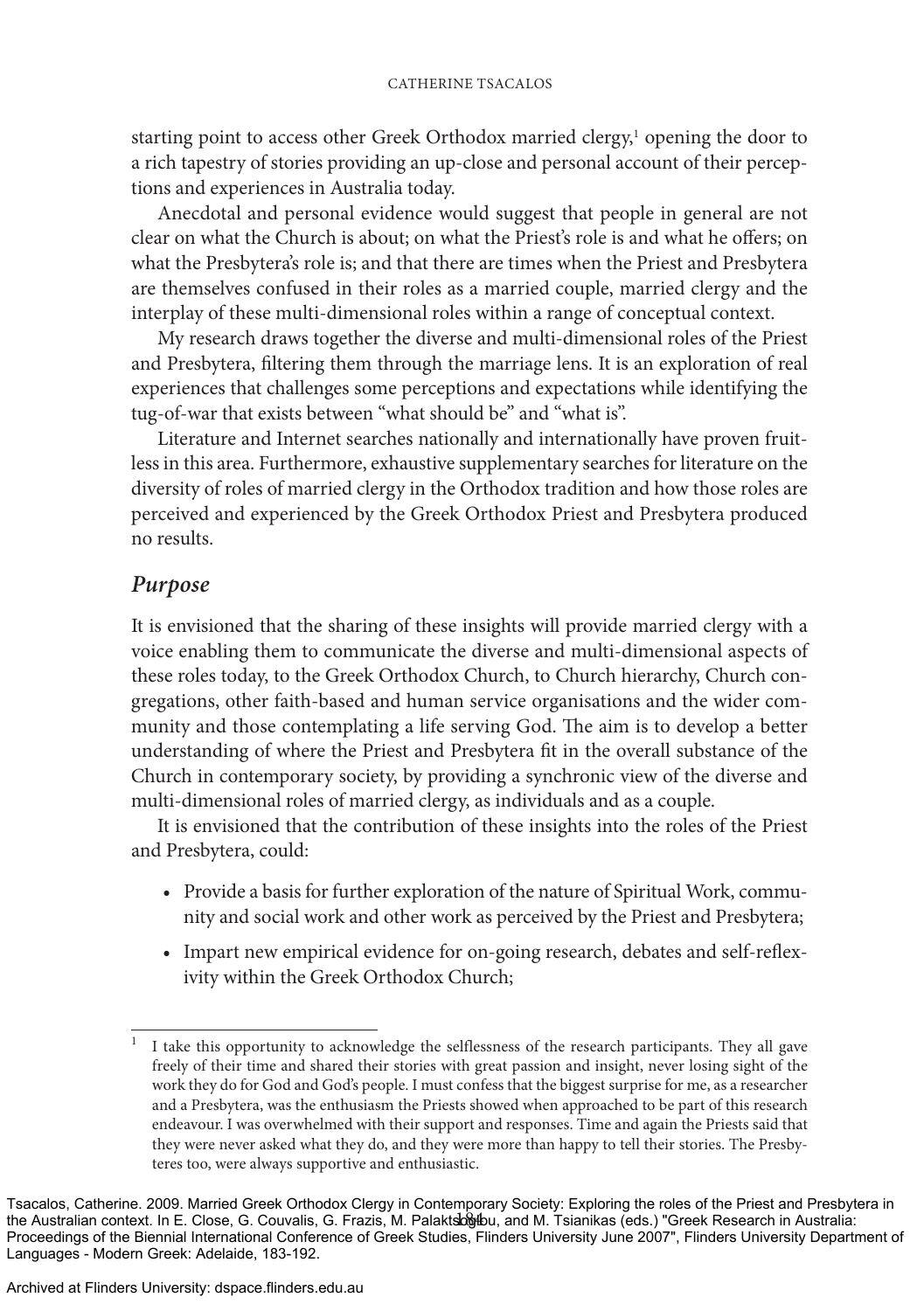Contribute to the wider body of literature and discussion on the roles of mar-• ried clergy in contemporary society.

## *Presupposition*

Modern (Orthodox) people have become more demanding and more knowledgeable, looking to the clergy with an inquiring eye rather than with faith (Tsirintanes, 1986; Molokotos-Liederman, 2003), viewing the Church as a "worldwide organisation" (Ware, 1991:21). One could argue that changes in contemporary society influence the Orthodox Church environment and as a consequence underpin pressures for change impacting on the roles of the Priest and Presbytera. Taken a step further, this thought could lead us down a path where the Priest no longer has any influence in people's lives and is even looked down upon by those who believe that if "poorly educated or humanly and spiritually untrained", married Eastern Orthodox clergy are "no longer fitted to fulfil their ministry" (Clement, 1967–68:390). With this in mind we could compare modern (Orthodox) people with the "multitudes in the wilderness of Palestine [...] as sheep who have no shepherd" (Tsirintanes, 1986:49). This opens a door to the argument that the Church and its clergy must be relevant, particularly where people are disappointed with social systems, disappointed with themselves and hardened by the difficulties of life (Clement, 1967-68; Tsirintanes, 1986).

## **Preliminary findings**

While literature reviews and searches produced a wealth of information on the role of the Greek Orthodox Priest, Orthodoxy and the Church and faith-based organisations, there is limited literature available regarding the role of the Greek Orthodox Priest's wife, the Presbytera. Further, what literature there is on married clergy mostly refers to work-related stressors, burnout in married couples, personal coping strategies and pastoral care for the pastoral carers (Fyson, 1999; Meek, McMinn, Brower, Burnett, McRay, Ramey, Swanson & Villa, 2003; Westman, Etzion & Danon, 2001; Clement, 1967–68). It is interesting to note that these insights are from denominations other than Eastern Orthodox.

Our journey now continues in earnest. Picture the farmer as he enters his olive grove and moves from tree to tree, gently shaking it to see what fruit will fall, then with caring hands collects these fruits and proceeds to the selection stages of what will be kept and what will be set aside. As the farmer, I have moved from one olive tree to another (married clergy couples) and with much care and respect, gently shaken (asked them to tell me their stories). The first fruits of this labour have been divided into several categories: the Priest and the Church; the Presbytera and the Church; Marriage and the Church.

I beg the reader's indulgence as the scale of findings at this point in the process is heavily tipped on the side of the Priest. At the time of writing this paper the transcription of the interviews was incomplete, and the type of work the Presbytera does was

the Australian context. In E. Close, G. Couvalis, G. Frazis, M. PalaktSoglou, and M. Tsianikas (eds.) "Greek Research in Australia: Tsacalos, Catherine. 2009. Married Greek Orthodox Clergy in Contemporary Society: Exploring the roles of the Priest and Presbytera in Proceedings of the Biennial International Conference of Greek Studies, Flinders University June 2007", Flinders University Department of Languages - Modern Greek: Adelaide, 183-192.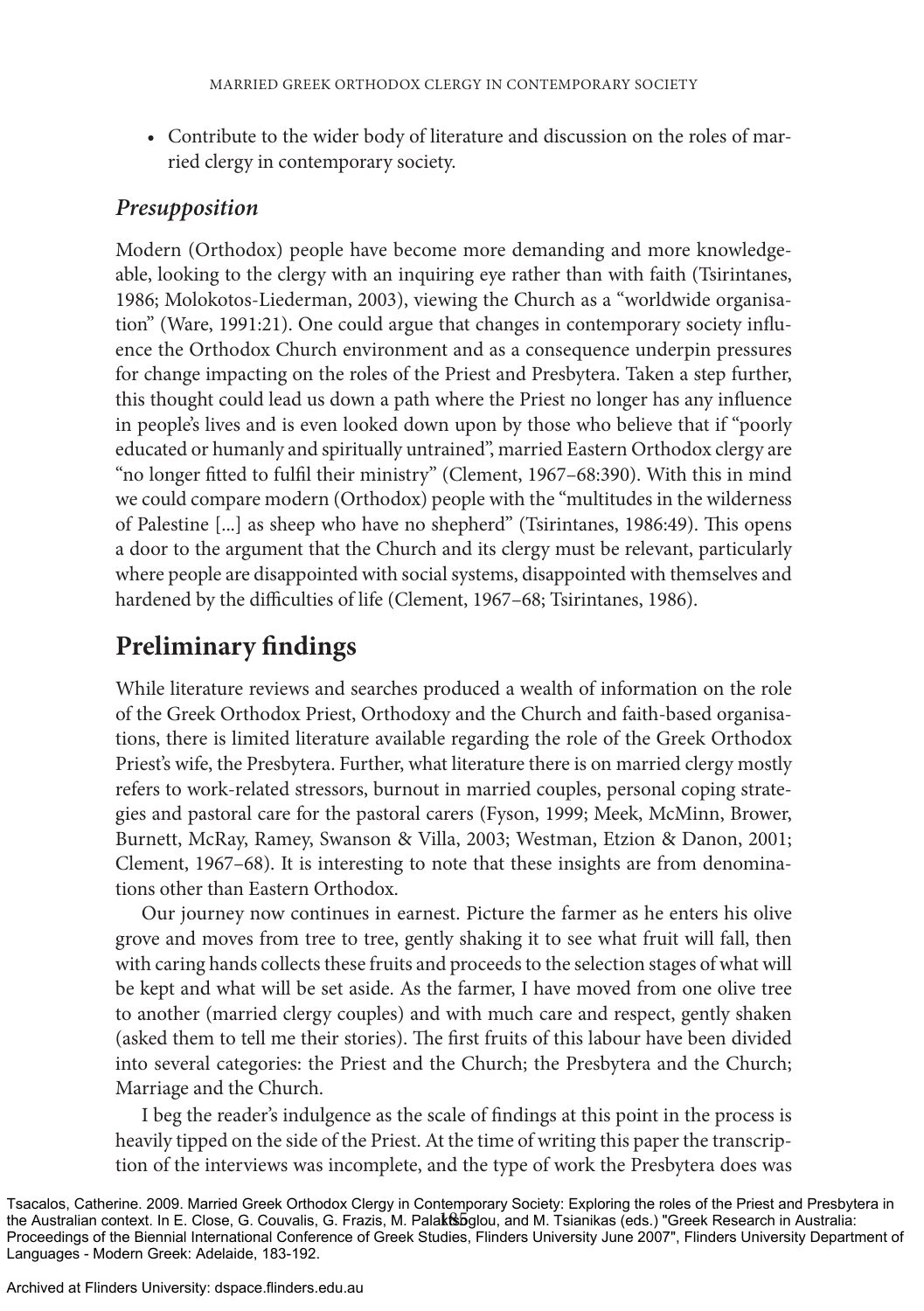as yet unexplored. This in no way reflects on the Presbytera's actual contributions to her husband's mission. It is important to bear in mind that the study is still very much a work in progress.

## *The Priest and the Church*

Role ambiguity and confusion exists about the ministry of the Greek Orthodox Church in an Australian and global context (Vaporis, 1983), particularly where the role is not clearly defined or there are unclear expectations surrounding a role. One could argue that a lack of clarity regarding the roles that married clergy are expected to play could result in role conflict, particularly when a person simultaneously holds multiple roles with competing expectations, and the perceptions, expectations and types of work (paid and unpaid) clash with what was originally implied. Add another layer to that, where the Priest and Presbytera bring with them their own beliefs, expectations and experiences of these roles (Lowery, 2005).

St Paul says, "obey those who watch over you [...] for they watch out for your soul, as those who must give account" (Hebrews, 13:17). This statement emphasises the heavy responsibility clergy in the Orthodox Church bear as the ordained spiritual leaders, the involvement Priests have with the people of their Church community and the importance of working towards making their Church relevant to the people of today (Barbour, 2003), as they will answer before God for the people in their care.

In the initial findings all respondents felt that the main function of their priesthood was the *liturgima* (λειτούργηµα), the service or function of their ministry. Respondents felt that this *liturgima* was the hardest work to carry out for the married Priest, because he has a wife and in most cases children, a family with home responsibilities; he also has responsibilities related to the Church he is assigned to, and to the parishioners. All respondents felt that in most instances the Church and its people took first place and the family second place. The Priests strongly emphasised that this is not intentional; it is just the nature of the work.

Listed below are the aspects of the Priest's life already emerging from the interviews:2

- *there is an extreme shortage of Priests, increasing the work load and making it difficult to have a rest such as annual leave*
- *this is not a 9am to 5pm job where you can just leave the office and forget about work for the night*
- *all Priests are on call 24/7, 365 days a year* —
- *people call you at home all hours of the day and night people need to be helped, regardless of my own need to rest and be with my family*
- *there is little support from colleagues* —

<sup>2</sup> *Italics* portray the voice of the respondents.

the Australian context. In E. Close, G. Couvalis, G. Frazis, M. Palaktsbofou, and M. Tsianikas (eds.) "Greek Research in Australia: Tsacalos, Catherine. 2009. Married Greek Orthodox Clergy in Contemporary Society: Exploring the roles of the Priest and Presbytera in Proceedings of the Biennial International Conference of Greek Studies, Flinders University June 2007", Flinders University Department of Languages - Modern Greek: Adelaide, 183-192.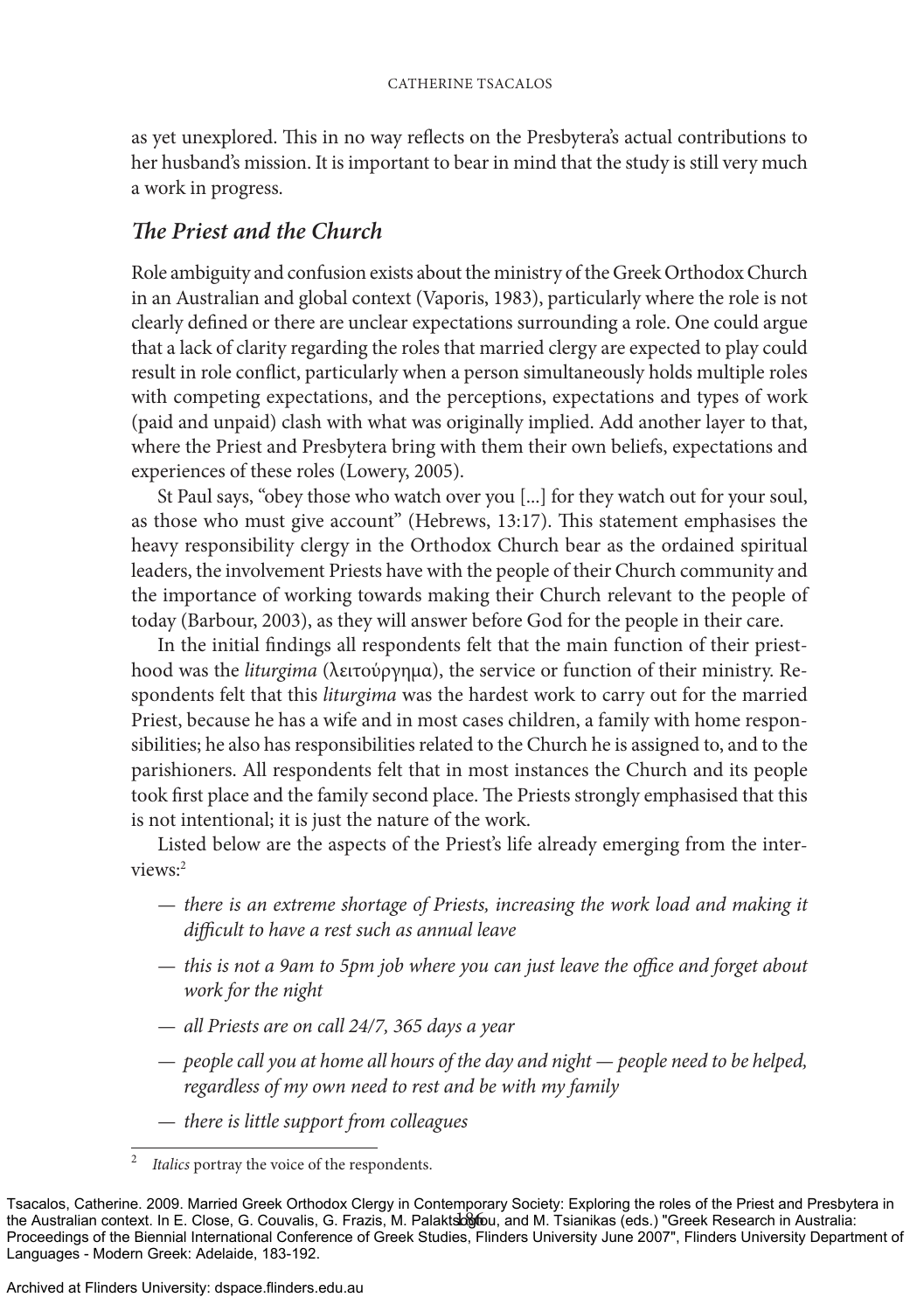- *there is an increase in the spiritual work*  —
- *there is an increase in the welfare work of the Church* —
- *there is an increase in the need for the Priest to be more involved in the adminis- tration side of the Church and its welfare activities*
- *other problems that follow you home are problems with the committee(s) inside the Church*
- *people feel they have the right to call you at home even for the most trivial of mat- ters — most times it could have waited until the next day*
- *there is a strong demand emerging that Priests speak English and Greek* —
- *the only one I trust is my wife, my Presbytera* —

Other common elements in the Priest's everyday life included high levels of stress, burnout and health concerns that could not be dealt with until they reached crisis level. There is a strong emphasis placed on the loneliness and isolation experienced on a spiritual and emotional level.

## *The Presbytera and the Church*

Although there is little written about the role of the Presbytera, the Church's perceptions and expectations are expressed in the writings of the Eastern Orthodox Church Fathers who strongly believed that a major contributing factor in the establishment and cultivation of the service of an officiating Priest was his wife, the Presbytera (Athanasopoulos, 2002). Placing this within a Social Work context, she can be defined as a frontline worker for those in need (Tsacalos, 2004). Interwoven within her responsibilities is the

benefit of the public (social) activity of the church [...] visiting and the general care for the sick, the elderly, the unemployed, the orphans, the spiritual strengthening and consolation of the grieving, and the support to families in crisis (Athanasopoulos, 2002:18).

This is the first picture we have of what the Presbytera should do, in relation to what could be viewed as her pastoral duty as a co-servant to her husband's pastoral work, indicating that her dedication to the service of God begins with her husband and reaches to the last parishioner (Athanasopoulos, 2002). These descriptions highlight some personal qualities of character this woman may possess in order to carry out these expectations effectively (Tsacalos, 2004).

Many facets of the Presbytera's life are already emerging from the interviews I have conducted:

- *there is no support for me (the Presbytera, the wife, the woman, the mother) either from family, friends, the hierarchy or other Presbyteres*
- *the Presbytera is in most cases the only comfort and support the Priest has* —

the Australian context. In E. Close, G. Couvalis, G. Frazis, M. PalaktSoglou, and M. Tsianikas (eds.) "Greek Research in Australia: Tsacalos, Catherine. 2009. Married Greek Orthodox Clergy in Contemporary Society: Exploring the roles of the Priest and Presbytera in Proceedings of the Biennial International Conference of Greek Studies, Flinders University June 2007", Flinders University Department of Languages - Modern Greek: Adelaide, 183-192.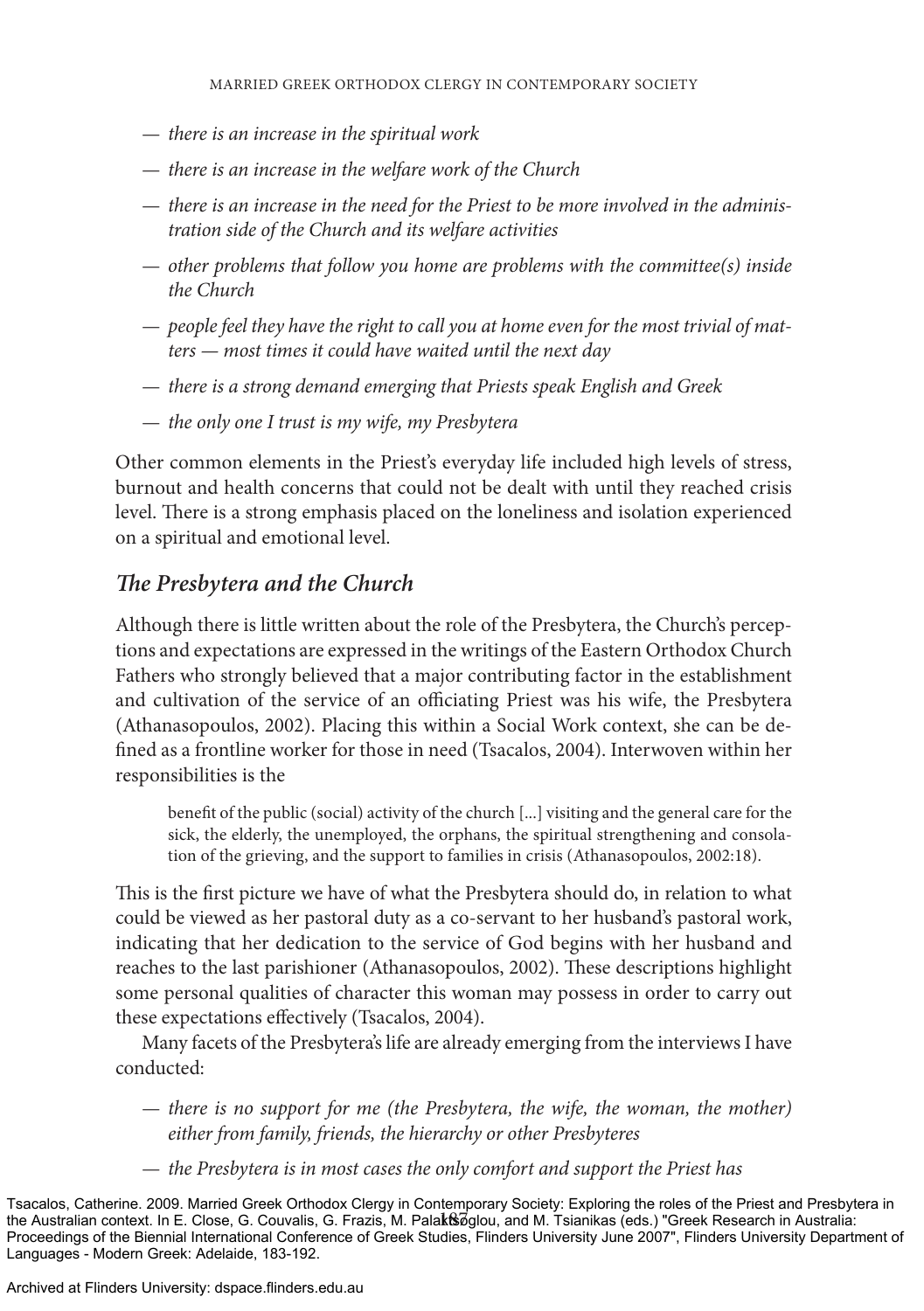- *we generally have to carry the burden alone, because we do not want to upset our husband*
- *we (the wife and children) have to share him with the people of the Church* —
- *when he comes home from a very long day, the last thing my husband wants to hear about is the troubles the children may have had through the day, or my upsets*
- *the children have to be less demanding of their father's time, so I have to be there for them more*
- *the Presbytera rarely has anyone to confide in, particularly if there are relation- ship problems*

Other common elements in the Presbytera's everyday life include having to be both mother and father to the children; having to be patient when her husband has been away from early morning until late at night and is too tired to talk or listen; coping with people's expectations of her participation and commitment to Church activities; concerns for her husband's health and well being; being aware of her husband's path towards burnout and a feeling of helplessness to stop it; having to manage alone when her own health is failing because the Priest is too busy dealing with his parishioners. Regardless of these many facets of their life, all the Presbyteres believe in the work their husband is doing for God.

Honesty prevailed and all respondents said the most crushing emotion of all was a feeling of aloneness and isolation, on a spiritual and emotional level. While the Presbyteres emphasised they do have a Spiritual Father they talk to regularly for confession and other spiritual matters, most felt they could not talk to him about relationship issues as this could be seen as a betrayal of their husband, the Priest. The Presbyteres loosely alluded to the possibility that they struggled alone to make the marriage work.

## *Marriage and the Church*

There is very little written about marriage in relation to the Eastern Orthodox Church and married clergy, except in the writings of the great Fathers of the Church, who draw from the life and example set by the married Saints of early Christianity. It is through the living example of their lives that married clergy can seek guidance to help them in their own struggles and difficult times. For the Orthodox Christian, marriage is a life-long commitment to the person loved, not merely a social and civil arrangement of two people. It is a Holy Sacrament undertaken in the presence of God and is the oldest of God's institutions.

However, this does not mean that a Church wedding will automatically guarantee a successful marriage; nevertheless, we do believe that by inviting the Lord Jesus to enter the relationship we are given the opportunity, grace and power to be patient

the Australian context. In E. Close, G. Couvalis, G. Frazis, M. Palaktson ֆես, and M. Tsianikas (eds.) "Greek Research in Australia: Tsacalos, Catherine. 2009. Married Greek Orthodox Clergy in Contemporary Society: Exploring the roles of the Priest and Presbytera in Proceedings of the Biennial International Conference of Greek Studies, Flinders University June 2007", Flinders University Department of Languages - Modern Greek: Adelaide, 183-192.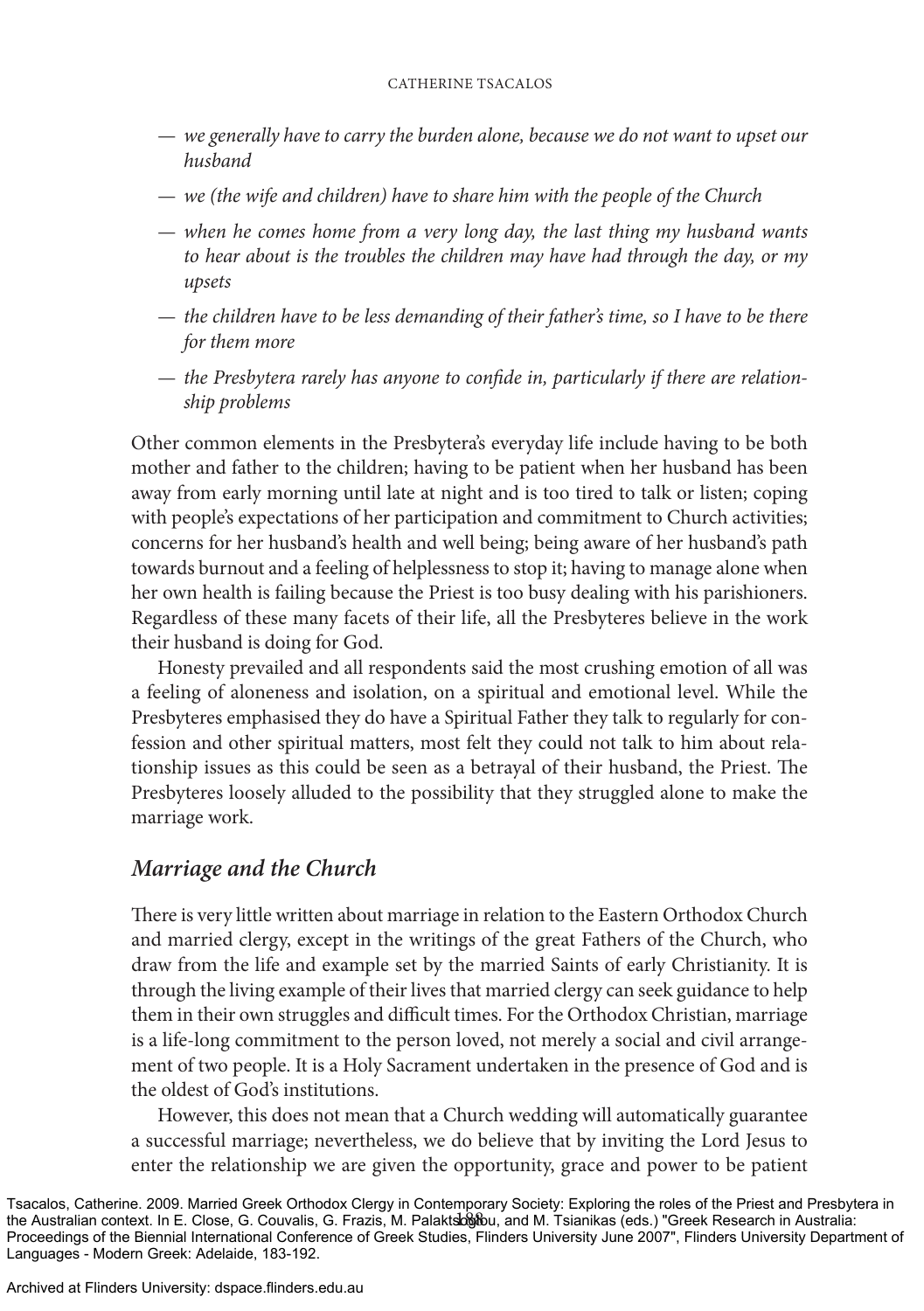when it is so easy to be impatient; to be loving when it is so easy to be unloving; to be forgiving when it is so easy to be unforgiving; to be kind when it is so easy to be insult ing; to be understanding when it is so easy to be critical (Coniaris, 1982). Marriage is about the necessity of continual mutual respect between the spouses, and equality of rights and obligations where the main goal should always be unity. The perfect union will occur when God is in their midst (Moses, 1991).

The responses from both Priests and Presbyteres already give an indication of the ways in which the Priest's duties impact on his wife and family:

- $-$  as the father (the Priest) I feel that I must take the family out and spend some time *with them as there are times where I would not have seen them for days due to my duties and obligations and the needs of the Church*
- *very little time to be a family, or sometimes even husband and wife, no time to ourselves as a couple*
- *when the Priest finally gets home he doesn't want more problems from the family, so the wife has to be more understanding and provide that supporting role*
- *on the rare occasion he makes it home for dinner, the phone will often ring just as we are sitting down at the table, and he has to leave because of an emergency, for example, he has to go to the hospital because someone is dying or has died, or there has been an accident*
- *it would be nice to go on a family picnic and not have someone come up to talk*  to your husband about the last Church service, a meeting that they were at, or to *voice a complaint about the Church*
- $-$  the Priest needs respect from his wife as sometimes there is very little respect from *those he deals with in his work*
- *the Priest and Presbytera pray together for comfort and strength* —

## **On-going exploration**

While it is not yet possible to compare the work of the Priest and the Presbyteres, as this facet of the interviews has not yet been fully explored (this will be my next task), we can look at the Priest's working day as the Presbytera observes it:

The Priest may well start the day with a Divine Liturgy Service, then go to the hospital visiting the sick. From the sick-bed he is supposed to move to an administrative meeting, to planning a fundraising activity, to supervising the after-hours language school, to counselling, to praying with a family, to budgeting meetings of the welfare activities, to problems with Church audio systems, to personal meditation, to Church service preparation, to preparing and/or editing the Church newsletter, to staff problems (Sunday school, language school, any welfare activities of the Church, Cantors of the Church), to welfare projects, to conflict management and problem-solving,

the Australian context. In E. Close, G. Couvalis, G. Frazis, M. PalaktSoglou, and M. Tsianikas (eds.) "Greek Research in Australia: Tsacalos, Catherine. 2009. Married Greek Orthodox Clergy in Contemporary Society: Exploring the roles of the Priest and Presbytera in Proceedings of the Biennial International Conference of Greek Studies, Flinders University June 2007", Flinders University Department of Languages - Modern Greek: Adelaide, 183-192.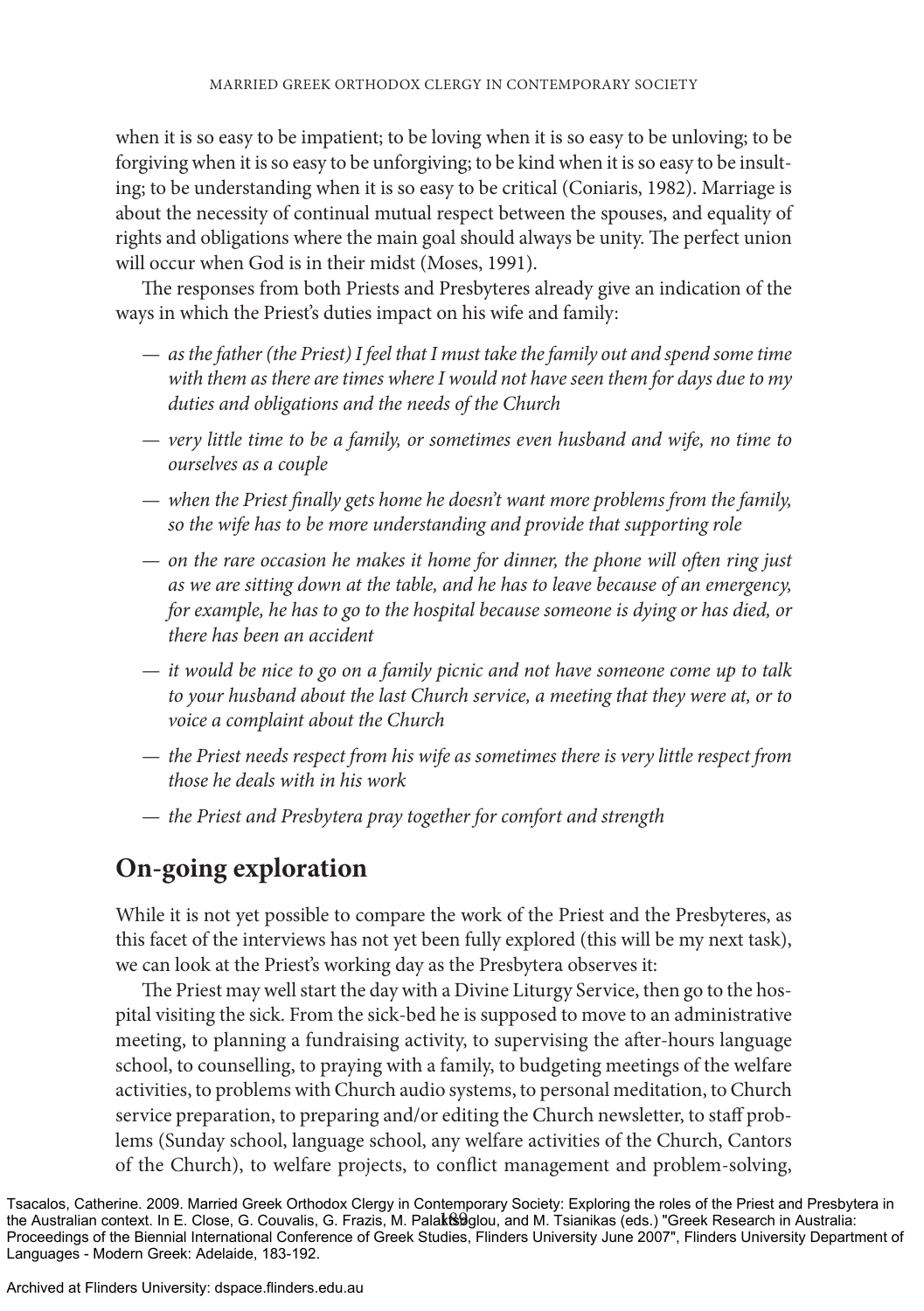#### Catherine Tsacalos

to community leadership, to personal study, to funerals, to weddings, to preaching. The Priest is expected to be in charge but not too much in charge, to attend a wide range of meetings, to be an administrative executive, a sensitive minister, a skilful counsellor, a public speaker and spiritual guide, to have political savvy, meet with government officials, be in tune with government funding bodies and be intellectually sophisticated. Furthermore, he is expected to be first rate in all of these areas. The Priest must be up-beat, positive, strong, willing, and available at all times, he is not supposed to be depressed, discouraged, cynical, angry, or hurt (Gilbert, 1990). At some point he will drag his tired body and aching spirit home in the hope of a quiet meal with his family (if they are still awake) and some comfort from his wife (if the trials of her day have left her any energy). I feel tired just relating these roles, responsibilities and activities, and at times unrealistic expectations and demands on the man we call the Priest.

These are just a few of the diverse roles and responsibilities the Priest faces every day. I hope that my analysis of the interviews I have conducted will give the Priests and Presbyteres a voice, enabling them to shed some light with some of their realities on the shadows of their role ambiguity, confusion and conflict, giving a clearer picture of the roles of the Priest and Presbytera in Australia today. We can see that clergy and quite often their spouses are in key supportive roles to members of their Church community, actively working towards creating a caring and faithful environment for their parishioners, through support and guidance (Gilbert, 1990). While acknowledging this on the one hand, if we listen closely to their responses we can hear some hidden truths, that the Priest and Presbytera experience the same kind of joys, sadness, pain and brokenness as their parishioners (but must never show it).

One of the recurrent themes throughout the interviews with all the respondents was that clergy need more support than they are getting. Gilbert (1990) sees the Priest as a product of his gender, reluctant to depend emotionally on anyone other than his wife. So, this leaves us with an unspoken gender script for the Presbytera (being a woman and expected to take care of everyone else), absorbing her husband's pain with few, if any, places to go with her own pain (Tsacalos, 2004; Gilbert, 1990).

Some questions that need answering: who cares for the carers? Where do the Priest and Presbytera go to find support? What keeps them from finding the support they need? Who can they turn to when faced with personal problems? (Gilbert, 1990). The answers will unfold as the exploration continues. This will be my next task.

the Australian context. In E. Close, G. Couvalis, G. Frazis, M. Palaktsoglou, and M. Tsianikas (eds.) "Greek Research in Australia: Tsacalos, Catherine. 2009. Married Greek Orthodox Clergy in Contemporary Society: Exploring the roles of the Priest and Presbytera in Proceedings of the Biennial International Conference of Greek Studies, Flinders University June 2007", Flinders University Department of Languages - Modern Greek: Adelaide, 183-192.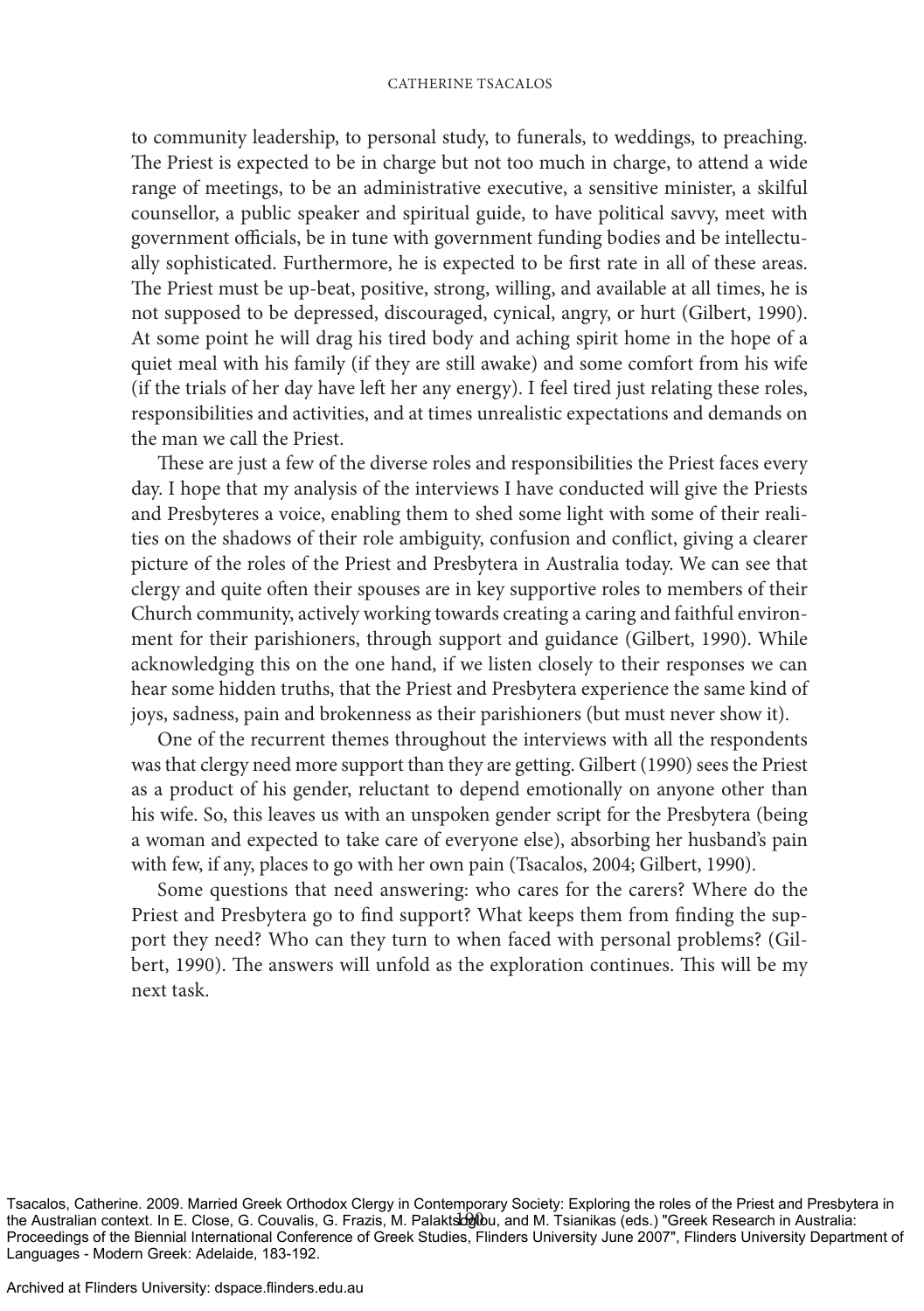## **Bibliography**

#### Athanasopoulos, 2002

Ioannis Athanasopoulos, *The Presbytera as an assistant server of the Priest in the activities of goodwill and philanthropy.* In Ecclesiastical Greek Year Book (2002) Vol.1:9–18. Athens: Greek Orthodox Archdiocese. English translation by Rev. Fr C. Tsacalos. Greek Orthodox Parish of St John the Baptist: Cairns, Australia, 2004.

#### Barbour, January 2003

Clay Barbour, *Priest Brings Relevancy to Old World Religion.* Post and Courier: Charleston. http://charleston.net/stories/012503/hip\_25greek.shtml

#### Clement, 1967–68

Robert S. J. Clement, **"**The life of the married Eastern clergy, Part I", *Eastern Churches Review: A Journal of Eastern Christendom* 1, 4:387–394.

#### Coniaris, 1982

Anthony M. Coniaris, *Introducing The Orthodox Church: Its Faith and Life*. Minnesota: Light and Life Publishing Company.

#### Fyson, 1999

Stephen J. Fyson, "Developing and applying concepts about community: reflections from the field"*, Journal of Community Psychology* 27, 3:347–365. East Gosford, Australia: John Wiley & Sons.

#### Gilbert, 1990

Barbara G. Gilbert, *Who Ministers to the Minister? A Study of Support Systems for Clergy and Spouses*. New York City: The Alban Institute, Inc.

#### Hebrews, 13:17

*The New King James Version.* United States of America: Thomas Nelson Inc, 1982.

#### Lowery, 2005

Daniel Lowery, "Self-Reflexivity: a place for religion and spirituality in public administration", *Public Administration Review* 65, 3:324–334. Blackwell Publishing.

#### Meek, McMinn, Brower, Burnett, McRay, Ramey, Swanson, and Villa, 2003

Katheryn Rhoads Meek, Mark R. McMinn, Craig M. Brower, Todd D. Burnett, Barrett W. McRay, Michael L. Ramey, David W. Swanson and Dennise D. Villa, "Maintaining personal resiliency: lessons learned from evangelical protestant clergy", *Journal of Psychology and Theology* 31, 4:339 (9).

#### Molokotos-Liederman, 2003

Lina Molokotos-Liederman, "Identity crisis: Greece, Orthodoxy and the European Union", *Journal for Contemporary Religion* 18, 3:291–315.

#### Moses, 1991

Monk Moses, *Married Saints of the Church: According to the Menaion.* Wildwood, CA: St Xenia Skete.

Tsacalos, 2004

Catherine Tsacalos, *In the Shadows...Power or Pain: The Role of the Greek Orthodox Priest's Wife — The Presbytera.* Unpublished BSW (Hons) Thesis, James Cook University: Cairns, Queensland.

the Australian context. In E. Close, G. Couvalis, G. Frazis, M. Palaktsoglou, and M. Tsianikas (eds.) "Greek Research in Australia: Tsacalos, Catherine. 2009. Married Greek Orthodox Clergy in Contemporary Society: Exploring the roles of the Priest and Presbytera in Proceedings of the Biennial International Conference of Greek Studies, Flinders University June 2007", Flinders University Department of Languages - Modern Greek: Adelaide, 183-192.

#### Archived at Flinders University: dspace.flinders.edu.au